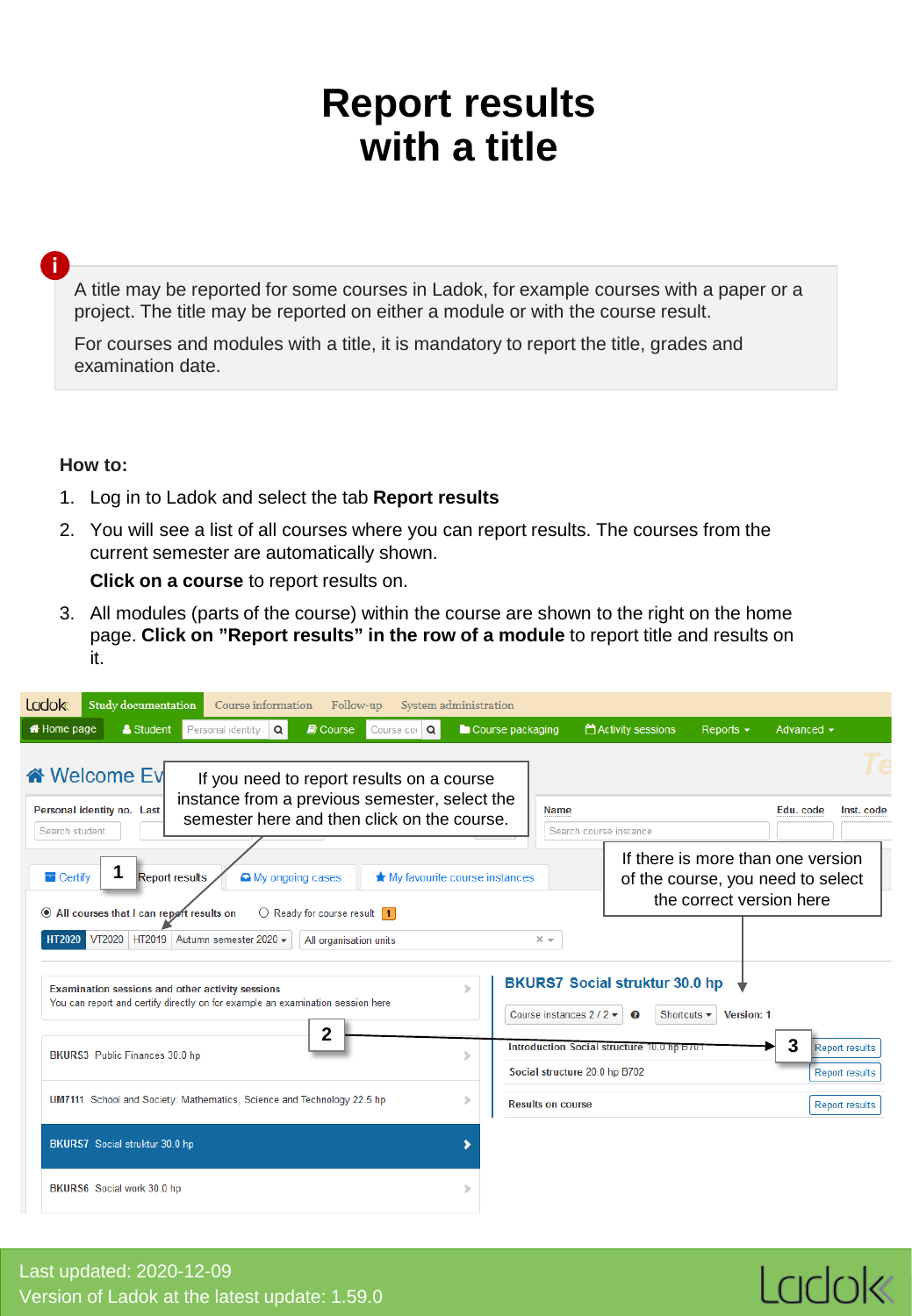- 4. You are now re-directed to the reporting list of the module. All students who attended the course during the semester, but haven't' received a passing grade yet, are listed here.
- 5. There is a column to report a title, between the students name and grade. **Click on t** in the row of a student. *Note that you need to report the title for each student individually.*
- 6. In the dialogue box: write the **Title** and **alternative title**.
- **7. Save** (keyboard shortcut: Ctrl + S). The dialogue box closes.

*Note! If you are leaving the web page now to continue with the results at a later time, you need to save the title with the Save-button on the web page as well. The title is then saved as a draft and you can continue with the result at a later time.*

8. Report a **grade and examination date** and save as draft.

| ■ Nursing - Research Methodology and Nursing Science Degree project 20.0 h |                                                                                                                                            |                                    |                              |                                    |                         |                                   |                               |  |  |
|----------------------------------------------------------------------------|--------------------------------------------------------------------------------------------------------------------------------------------|------------------------------------|------------------------------|------------------------------------|-------------------------|-----------------------------------|-------------------------------|--|--|
|                                                                            | Seport ♦                                                                                                                                   | $\blacksquare$ Certify             | <b>III</b> Results follow-up | <b>A</b> Participation             |                         | Activity sessions                 | Resu                          |  |  |
|                                                                            | Overview / Thesis title 15.0 hp 1602<br>Display participants for instance<br>U<br>21000   2017-10-16 - 2018-01-12   100%   Normal teaching |                                    |                              |                                    |                         |                                   |                               |  |  |
|                                                                            | Save (Ctrl+S)                                                                                                                              | 8<br>ark as ready O                | <b>±</b> Export to CSV       | Select other $\blacktriangleright$ | Display compressed mode |                                   | Displa                        |  |  |
|                                                                            |                                                                                                                                            | Personal identity no. <sup>4</sup> | <b>Name</b>                  | Title / Alternative title *        |                         | Grade                             | Ex.date                       |  |  |
| O                                                                          |                                                                                                                                            |                                    |                              |                                    | 5                       | Select<br>$\overline{\mathbf{v}}$ | $\vert \mathbf{x} \vert$ Date |  |  |
| □                                                                          | 19940902-2390                                                                                                                              |                                    | Algotson, Malte              | (Mandatory text)                   | Ĵ.                      | ▼                                 | Date                          |  |  |
| □                                                                          | 19401012-6672                                                                                                                              |                                    | Andersson, Daniel            | (Mandatory text)                   | 土                       | ▼                                 | Date                          |  |  |
| $\Box$                                                                     | 19300917-9221                                                                                                                              |                                    | Andersson, Simon             | (Mandatory text)                   | ±.                      | ▼                                 | Date                          |  |  |
| □                                                                          | 19940914-2396                                                                                                                              |                                    | Arnö, Christoffer            | (Mandatory text)                   | 土                       | ▼                                 | Date                          |  |  |
| $\Box$                                                                     | 19300302-9091                                                                                                                              |                                    | Asp, Erik                    | (Mandatory text)                   | 1                       | ▼                                 | Date                          |  |  |
| □                                                                          | 19400427-9107                                                                                                                              |                                    | Asp Sarah                    | <i>Mondotoni tout</i>              | $\bullet$               |                                   | - *<br>$n_{\text{obs}}$       |  |  |